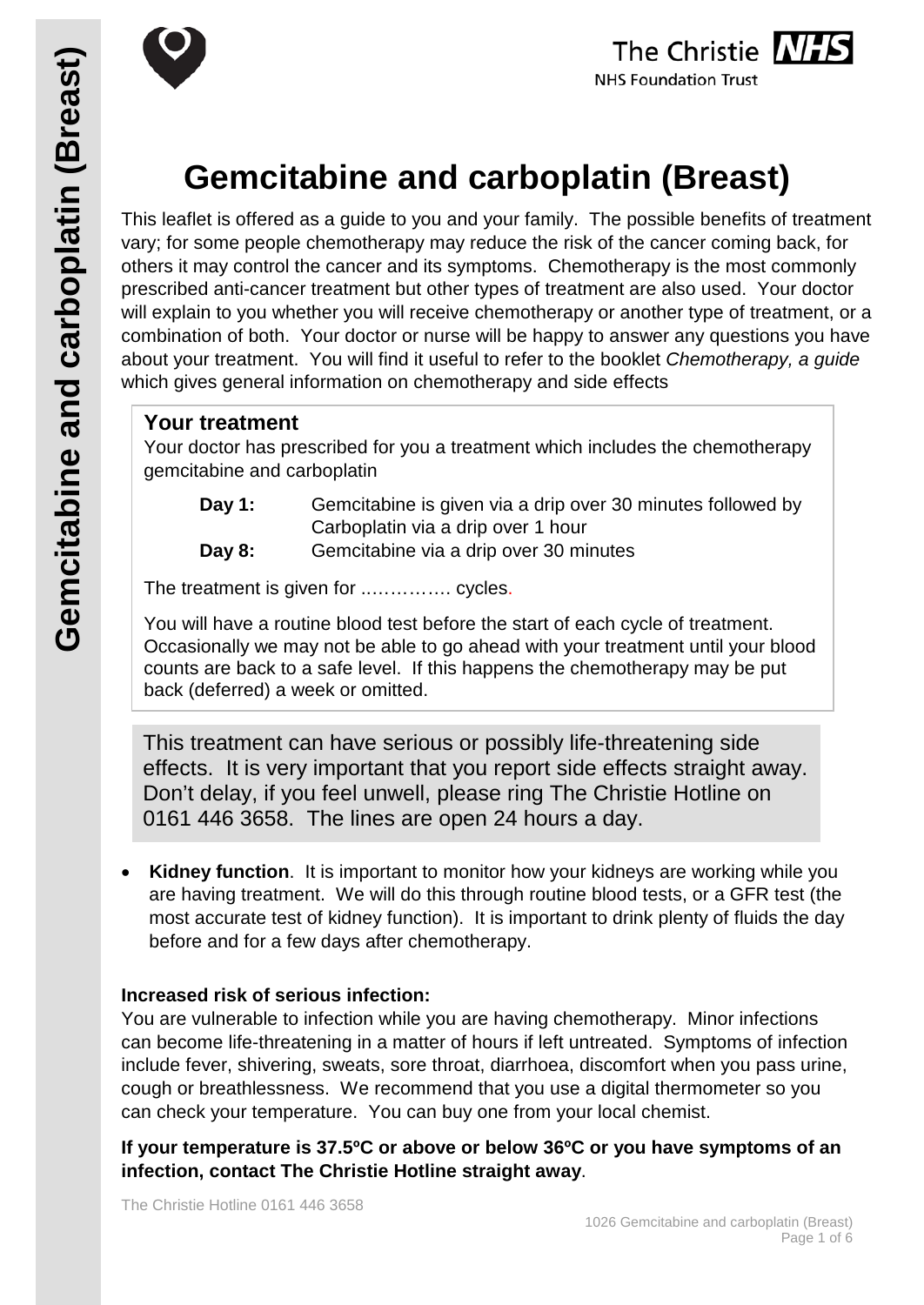# **Possible side effects**

Chemotherapy can cause many different side effects. Some are more likely to occur than others. Everyone is different and not everyone gets all the side effects. Most side effects are usually temporary, but in some rare cases they can be life-threatening. It is important to tell your hospital doctor or nurse about any side effects so they can be monitored and, where possible, treated.

#### **Common side effects (more than 1 in 10)**

#### • **Breathlessness**

Gemcitabine can cause temporary narrowing of the airways, which can cause breathlessness. Let your hospital doctor know if you feel breathless.

#### • **Anaemia (low number of red blood cells)**

While having this treatment you may become anaemic. This may make you feel tired and breathless. Let your doctor or nurse know if these symptoms are a problem. You may need a blood transfusion.

### • **Bruising or bleeding**

This treatment can reduce the production of platelets which help the blood clot. Let your doctor know if you have any unexplained bruising or bleeding, such as nosebleeds, bloodspots or rashes on the skin, and bleeding gums. You may need a platelet transfusion.

#### • **Nausea and vomiting (sickness)**

Nausea and vomiting are commonly associated with chemotherapy but the severity of this varies from person to person. Anti-sickness medication may be given along with your chemotherapy to prevent this. You may also be given anti-sickness tablets to take at home. If you continue to feel or be sick, contact your GP or this hospital, because your anti-sickness medication may need to be changed or increased.

#### • **Loss of periods**

Due to the effect of chemotherapy on the ovaries, you may find that your periods become irregular or stop. This is more likely in women over the age of 40 when most women will notice some change in their periods. It is less common in women under the age of 40 but does still happen and can result in significant menopausal symptoms (see section below). Even if your periods stop completely during chemotherapy your periods may come back several years later. This means that you may be able to become pregnant even many years after chemotherapy. It is very important to use contraception if you don't want to get pregnant.

#### • **Menopausal symptoms**

When the ovaries stop working due to chemotherapy or during a natural menopause most women experience symptoms such as hot flushes, sweats (night and day) and vaginal dryness. These hormonal changes can make the vagina feel as though it has shrunk and become less easy to stretch. This is called vaginal atrophy and can result in discomfort, pain on sexual intercourse, itching and recurrent urine infections. If your ovaries don't start to work again the vaginal symptoms can be permanent, although the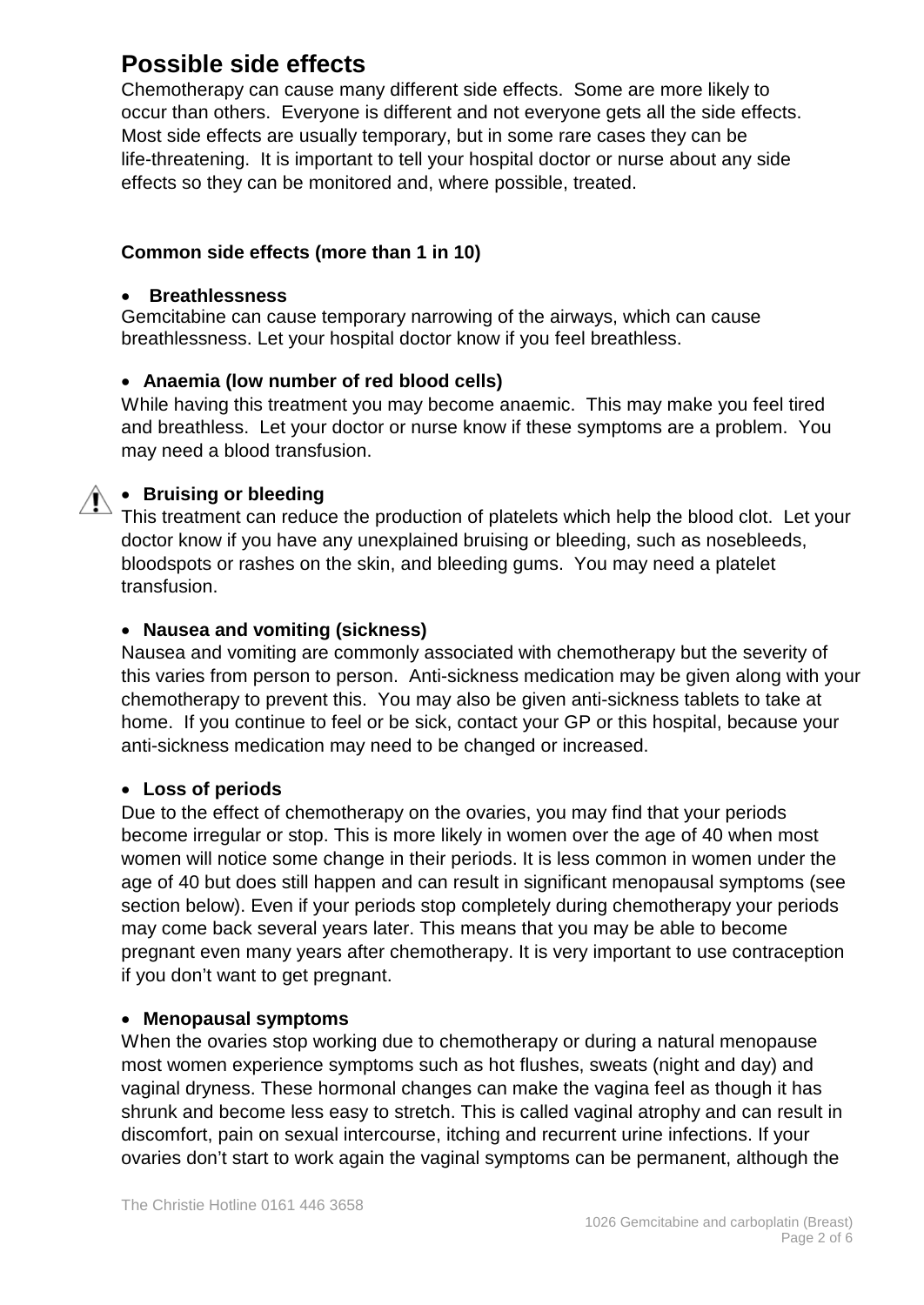flushes and sweats tend to reduce and stop over a small number of years. Some women who have already gone through menopause may notice their symptoms worsening for a time after chemotherapy.

The vaginal symptoms can start early and the longer they are left the harder they can be to treat. Please contact your specialist nurse either in clinic or by phone when the symptoms first develop if you would like help. Symptoms can be managed in several ways including gels, essential oil pessaries and sometimes local oestrogen replacement. You may also find it helpful to request the booklet 'Menopausal symptoms and breast cancer' by Breast Cancer Care (either from your breast care nurse, the cancer information centre at The Christie or online).

#### **Uncommon side effects (less than 1 in 10)**

#### • **Strange taste**

Chemotherapy can often leave a strange, metallic taste in your mouth. It can also make food seem tasteless and bland. Normal taste will usually come back after the treatment finishes. Ask the staff for dietary booklets which you may find helpful.

#### • **Skin rash**

You may develop a skin rash. This is usually mild and easily treated. Please tell your doctor on your next visit.

#### • **Hair thinning**

You will not usually lose your hair with this chemotherapy but some people do have some thinning of their hair. Please remember that this is a temporary side effect and your hair will grow back normally when your treatment is completed. If you would like an appointment with the wig service, this can be arranged for you by visiting the Cancer information centre (department 7). A selection of headscarves and turbans is available from 'Headstart'.

#### • **Tingling and numbness in the fingers or toes**

This is uncommon and it is usually only mild and temporary. On rare occasions, this may be permanent. You should report these symptoms to your doctor on your next hospital visit.

#### • **Sore mouth**

Your mouth may become sore or dry, or you may notice small mouth ulcers during this treatment. Drinking plenty of fluids and cleaning your teeth regularly and gently with a soft toothbrush can help to reduce the risk of this happening. We can prescribe a mouthwash for you to use during treatment. You can dilute this with water if your mouth is sore. Ask your doctor or nurse for further advice. There is also general mouth care information in the chemotherapy booklet. If you continue to have a sore mouth, please contact The Christie Hotline.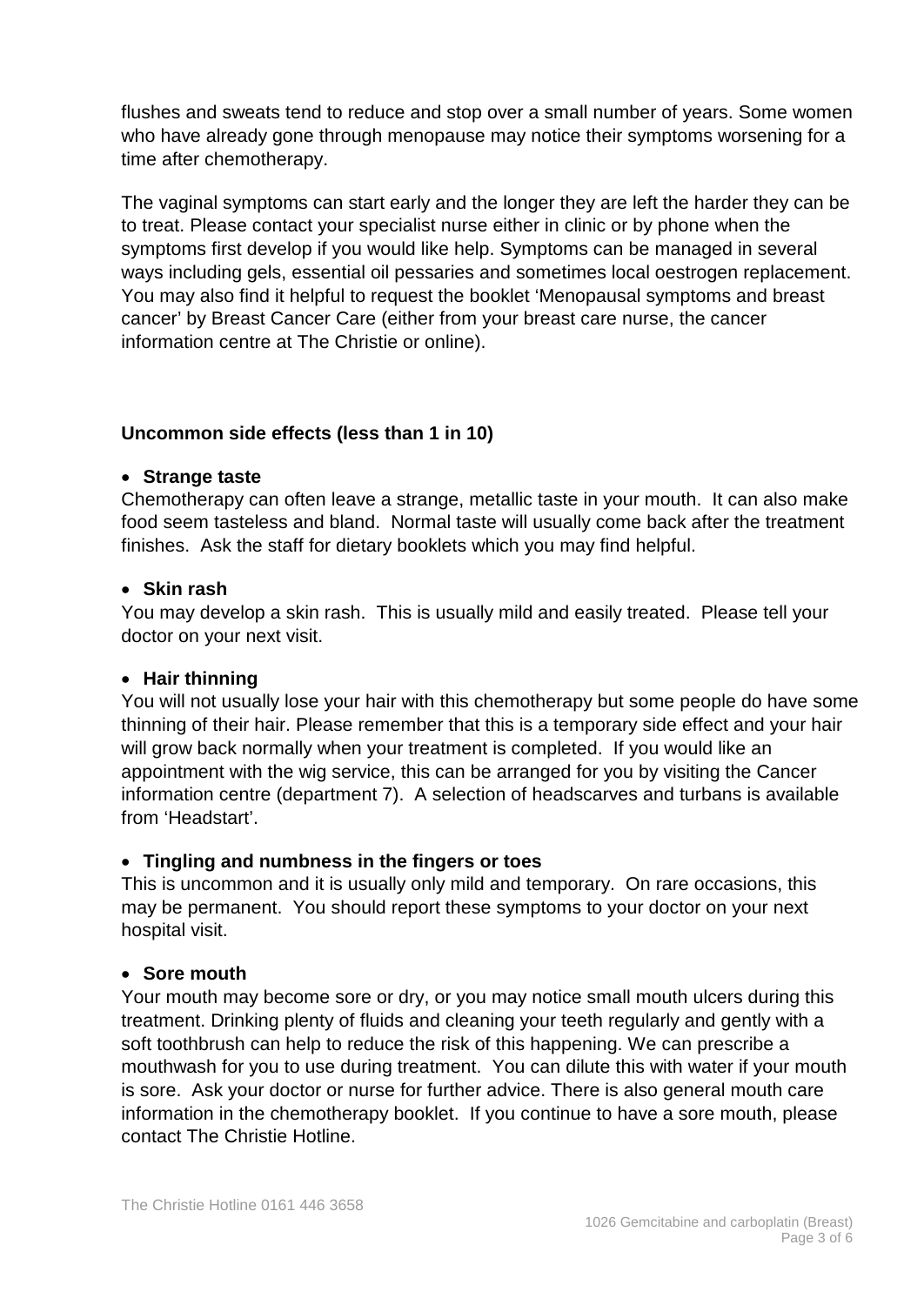#### • **Lethargy**

Chemotherapy often makes you feel tired and lacking in energy. It can be frustrating when you feel unable to cope with routine tasks. You may benefit from additional support during your treatment. Complementary therapies may be helpful. Ask your nurse or doctor for further information. If necessary, take time off work. Gentle exercise such as walking can be beneficial.

#### • **Flu-like symptoms and headaches**

Some chemotherapy may cause flu-like symptoms such as fever, aches and pains and shivering about 3 to 5 hours after it is given. These symptoms are temporary and should go within 12 to 24 hours. Paracetamol will help. If your symptoms are particularly severe, tell your doctor on your next visit.

#### • **Diarrhoea**

If this becomes a problem while you are having treatment, contact The Christie Hotline for advice. **If you develop severe diarrhoea it is important to contact this hospital straightaway as this may be a sign of a serious infection. Don't delay!**

#### • **Constipation**

Try to drink plenty of fluids and eat foods high in fibre. Tell your doctor who may prescribe a suitable laxative. Ask the staff for a copy of 'Eating: Help Yourself' which has useful ideas about diet when you are having treatment.

#### • **Tinnitus and high frequency hearing loss**

You may develop tinnitus (ringing in the ears), this sensation should subside when your treatment finishes. High frequency hearing loss can also occur with this chemotherapy, this may be permanent.

#### • **Fluid retention**

The chemotherapy can cause fluid retention, so that your hands and feet become swollen. This will be temporary but should you experience this contact your hospital doctor or nurse.

#### **Rare side effects (less than 1 in 100)**

#### • **Pulmonary toxicity**

Very rarely, this type of chemotherapy can make your breathing worse (this is usually temporary) or cause inflammation of the lungs which may need treatment. If you notice persistent and worsening shortness of breath, please tell your doctor or nurse straight away.

# • **Blood clots**

During chemotherapy you are more at risk of blood clots in the legs (DVT) or lungs (PE). Occasionally these clots can be life-threatening. To help prevent clots, keep mobile and drink plenty of non-alcoholic fluids.

• **Infiltration** is when chemotherapy leaks outside the vein. If you develop redness, soreness or pain at the injection site **at any time** please let us know straight away.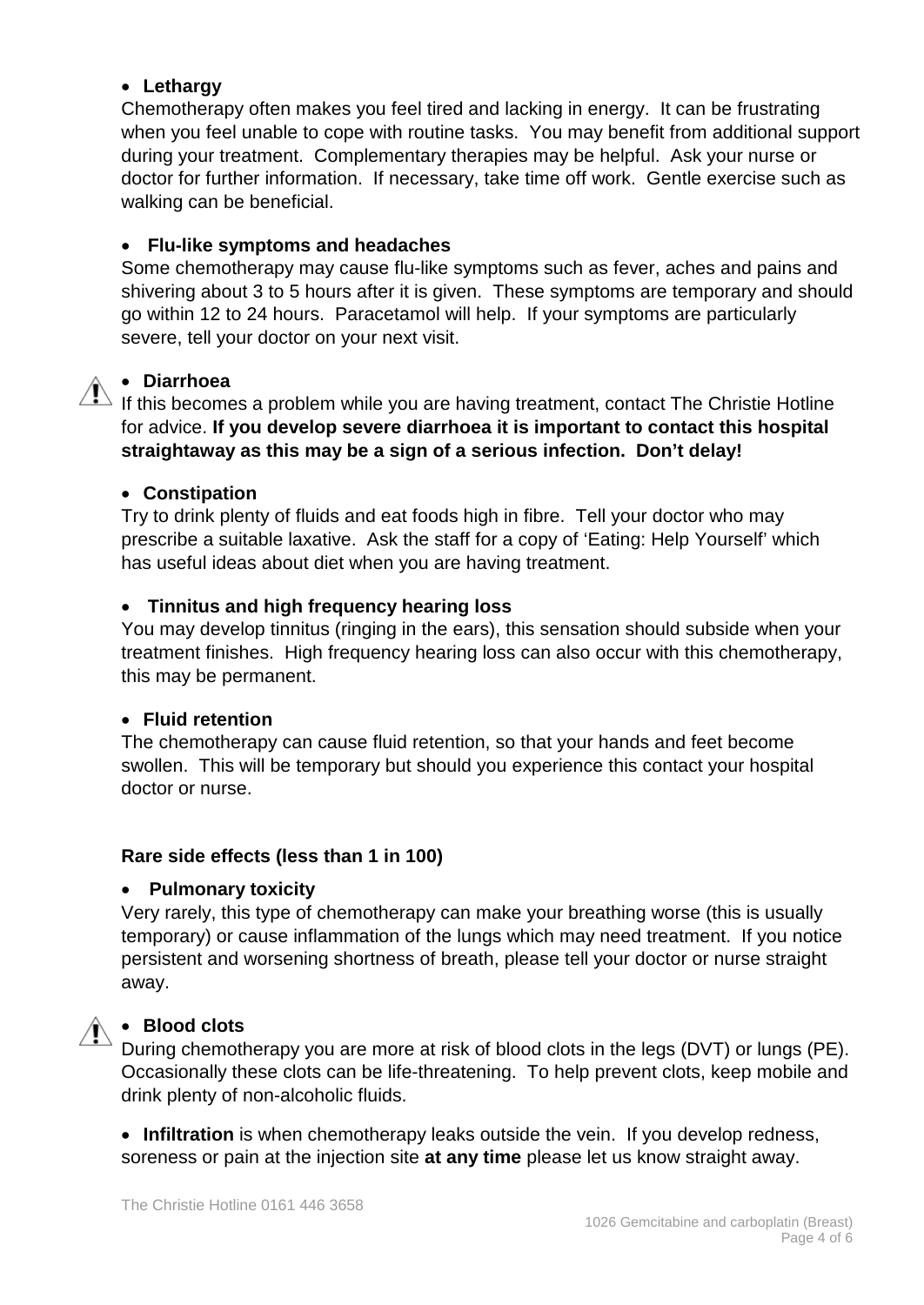#### **Serious and potentially life threatening side effects**

In a small proportion of patients chemotherapy can result in very severe side effects which may rarely result in death. The team caring for you will discuss the risk of these side effects with you.

# **Sex, contraception & fertility**

#### **Protecting your partner and contraception:**

We recommend that you or your partner use a condom during sexual intercourse while you are having the course of chemotherapy. Chemotherapy is dangerous to unborn babies and you should not try to become pregnant whilst you are having chemotherapy. Using a condom will also protect your partner from any chemotherapy drugs that may be present in the semen or vagina.

If you suspect that you may be pregnant please tell your doctor immediately.

**Fertility:** This chemotherapy may affect your ability to have children. Your doctor or nurse should have discussed this with you. If not, please ask them before you start treatment.

## **Late side effects**

Some side effects may become evident only after a number of years. In reaching any decision with you about treatment, the potential benefit you receive from treatment will be weighed against the risks of serious long term side effects to the heart, lungs, kidneys and bone marrow. With some drugs there is also a small but definite risk of developing another cancer. If any of these problems specifically applies to you, the doctor will discuss these with you and note this on your consent form.